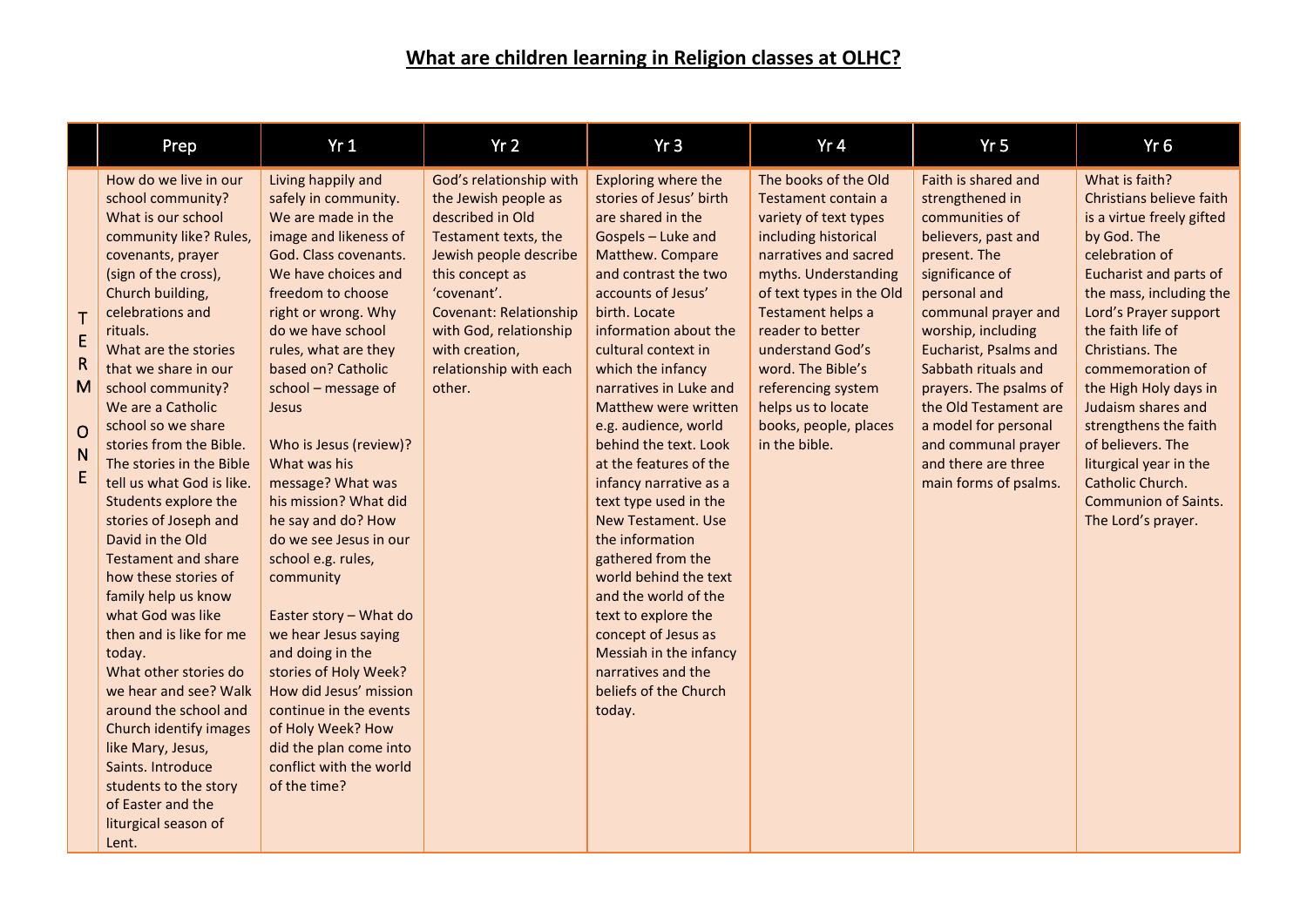| $\mathsf T$<br>$\mathsf E$<br>$\mathsf{R}$<br>M<br>Τ<br>W<br>o | What do the stories of<br>the Bible tell us about<br>making good choices?<br>Students explore<br>Jesus' message of love,<br>compassion and<br>forgiveness through<br>the story of the Good<br>Samaritan. How do we<br>make good choices in<br>our lives? Students<br>explore the idea that<br>God created people<br>with freedom to<br>choose right or wrong.<br>Students engage in the<br>story of the story of<br>the Ten Lepers. | How is the story of<br>Jesus continued<br>today? Sacrament of<br>Eucharist and Baptism.<br>Lived in the<br>community - school<br>and parish. Seen in the<br>scripture stories e.g.<br>baptism of Jesus, Last<br>Supper. Why are<br>Sacraments important<br>to the community of<br>believers? | Teachings and actions<br>of Jesus in New<br>Testament texts and<br>the mission and<br>ministry of Jesus to<br>bring about the<br>Kingdom of God.<br>Connections to the<br>way people live in the<br>Church community<br>today. Life and times<br>of Jesus - three worlds<br>of the text. | What does scripture<br>say about making good<br>decisions? Explore the<br>Decalogue and identify<br>the audience and<br>purpose of the<br>Beatitudes. Make<br>connections between<br>the messages of the<br>Decalogue and Jesus'<br>teaching in the<br>Beatitudes, and how<br>the scriptures can be<br>used as a guide for<br>making decisions. How<br>is this message of<br>Jesus, to respect<br>people and take<br>responsibility for our<br>actions, reflected in<br>the work of the Church<br>and school e.g. social<br>justice projects like<br>Caritas and St Vincent<br>de Paul. | They recognise the<br>Christian<br>understanding of<br>Trinity as seen in<br>scripture passages that<br>recount the actions of<br>God the father, Jesus<br>the Son and the Holy<br>Spirit.<br>Stewardship of<br>Creation.<br>Free choice and<br>actions within the<br>community. How are<br>the messages and<br>actions of Jesus lived<br>in the church<br>community today?<br>Sacraments of<br>Anointing of the sick<br>and Penance. Creating<br>prayers of blessings,<br>petition and<br>intercession and<br>understanding their<br>significance for<br>Christian communities. | Mary mother of Jesus<br>and Mary mother of<br>the Church; Marian<br>prayers, rosary,<br>Litanies. The story of<br>Mary in scripture and<br>Mary's role in the<br>Church community.<br>Gospel writers shaped<br>their Gospels for<br>particular<br>communities. The<br>contexts of the Gospel<br>writers shaped their<br>Gospels. Explore the<br>three worlds of the<br>texts in the infancy<br>narratives and other<br><b>New Testament texts</b><br>e.g. passion narratives.<br>Identify features of<br>Gospel texts that<br>provide evidence of<br>how the writers have<br>shaped their Gospels<br>for particular<br>communities. | Jesus' relationship<br>with God the Father<br>and with humanity is<br>described in scripture<br>using a variety of titles<br>and images. Titles of<br>Jesus can reflect Jesus<br>as fulfilment of God's<br>promises in the Old<br>Testament, including<br>Messiah, Son of Man,<br>and Saviour. |
|----------------------------------------------------------------|-------------------------------------------------------------------------------------------------------------------------------------------------------------------------------------------------------------------------------------------------------------------------------------------------------------------------------------------------------------------------------------------------------------------------------------|----------------------------------------------------------------------------------------------------------------------------------------------------------------------------------------------------------------------------------------------------------------------------------------------|------------------------------------------------------------------------------------------------------------------------------------------------------------------------------------------------------------------------------------------------------------------------------------------|-----------------------------------------------------------------------------------------------------------------------------------------------------------------------------------------------------------------------------------------------------------------------------------------------------------------------------------------------------------------------------------------------------------------------------------------------------------------------------------------------------------------------------------------------------------------------------------------|----------------------------------------------------------------------------------------------------------------------------------------------------------------------------------------------------------------------------------------------------------------------------------------------------------------------------------------------------------------------------------------------------------------------------------------------------------------------------------------------------------------------------------------------------------------------------------|-------------------------------------------------------------------------------------------------------------------------------------------------------------------------------------------------------------------------------------------------------------------------------------------------------------------------------------------------------------------------------------------------------------------------------------------------------------------------------------------------------------------------------------------------------------------------------------------------------------------------------------|------------------------------------------------------------------------------------------------------------------------------------------------------------------------------------------------------------------------------------------------------------------------------------------------|
|                                                                |                                                                                                                                                                                                                                                                                                                                                                                                                                     |                                                                                                                                                                                                                                                                                              |                                                                                                                                                                                                                                                                                          |                                                                                                                                                                                                                                                                                                                                                                                                                                                                                                                                                                                         |                                                                                                                                                                                                                                                                                                                                                                                                                                                                                                                                                                                  |                                                                                                                                                                                                                                                                                                                                                                                                                                                                                                                                                                                                                                     |                                                                                                                                                                                                                                                                                                |

T

and the state of the state

H

 $\mathbf{L}$ 

**The Company** 

a ka

and the control